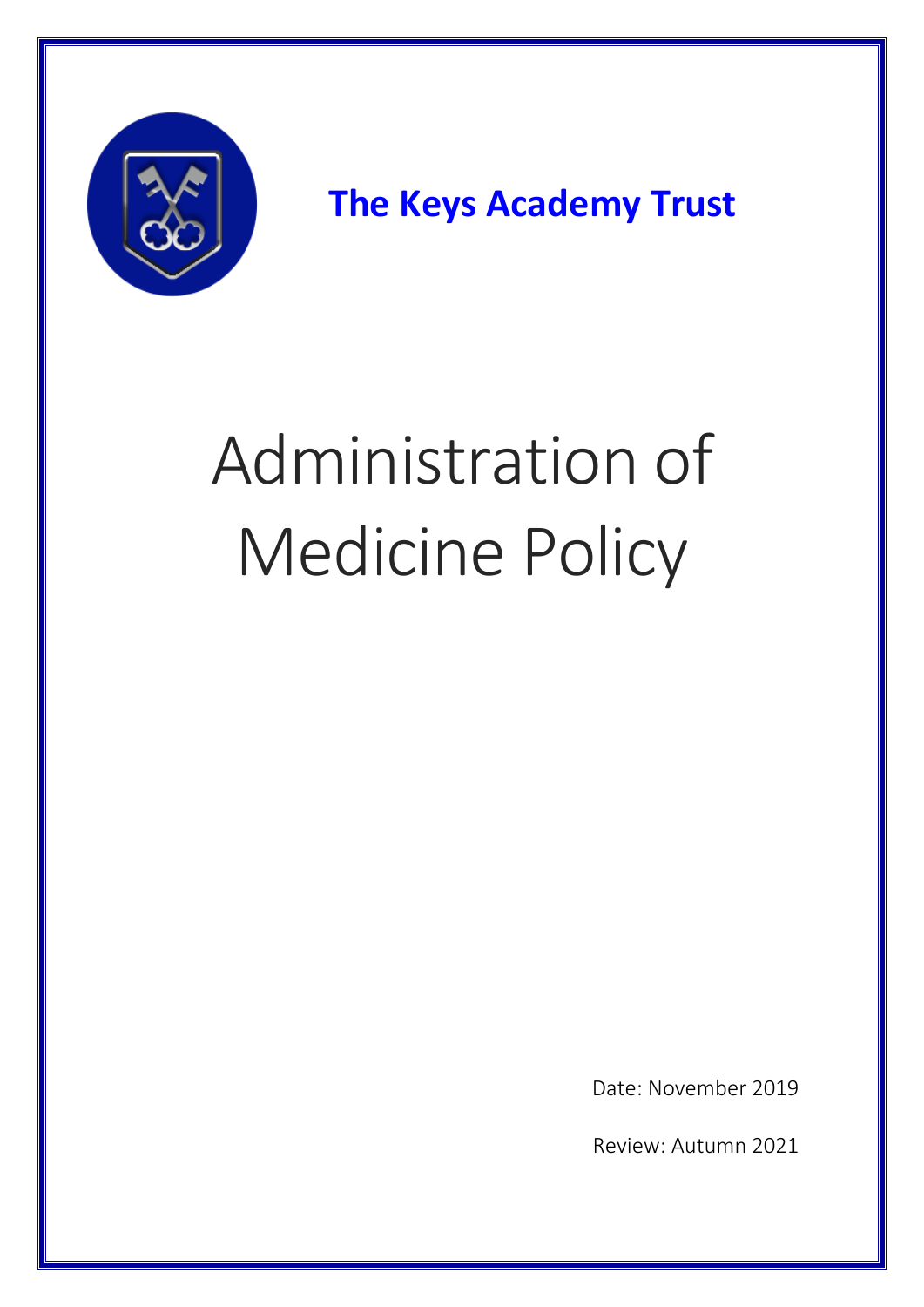## **Earley St. Peter's C. of E. Primary School Administration of Medicine Policy**

### **Children with medical needs**

Children with medical needs have the same rights of admission to school as other children. Most children will at some time have short term medical needs, e.g. completing a course of antibiotics. Others may have longer term medical needs e.g. children with epilepsy or cystic fibrosis.

Children may need medicines in particular circumstances e.g. children with inhalers for asthma or children with severe allergies e.g. nut allergies who may need an adrenaline injection.

Most children with medical needs are able to attend school regularly and can take part in normal activities.

All children with medical needs will be identified on the medical database. Children with specific or more serious medical needs will be identified and information will be kept in classrooms and medical folders in secure areas of the school.

#### **Support for children with medical needs**

Parents have the prime responsibility for their child's health and should provide school with information about their child's medical condition. Data collection forms are sent home annually in order to update school records. If a pupil has a long term medical condition, the school office will contact the parent to discuss the child's requirements and an individual plan will be put into place. The school nurse, doctor or health visitor may be able to provide additional information for staff.

There is no legal duty for staff to administer medicines but all staff have a duty of care to children.

All staff managing the administration of medicines and those who administer medicines will receive regular training and support.

#### **School Policy**

**All parents have a duty to inform school of their child's medical needs. Written permission must be given prior to any prescribed medicines being given to a child. Children may not take non-prescription medicines in school.**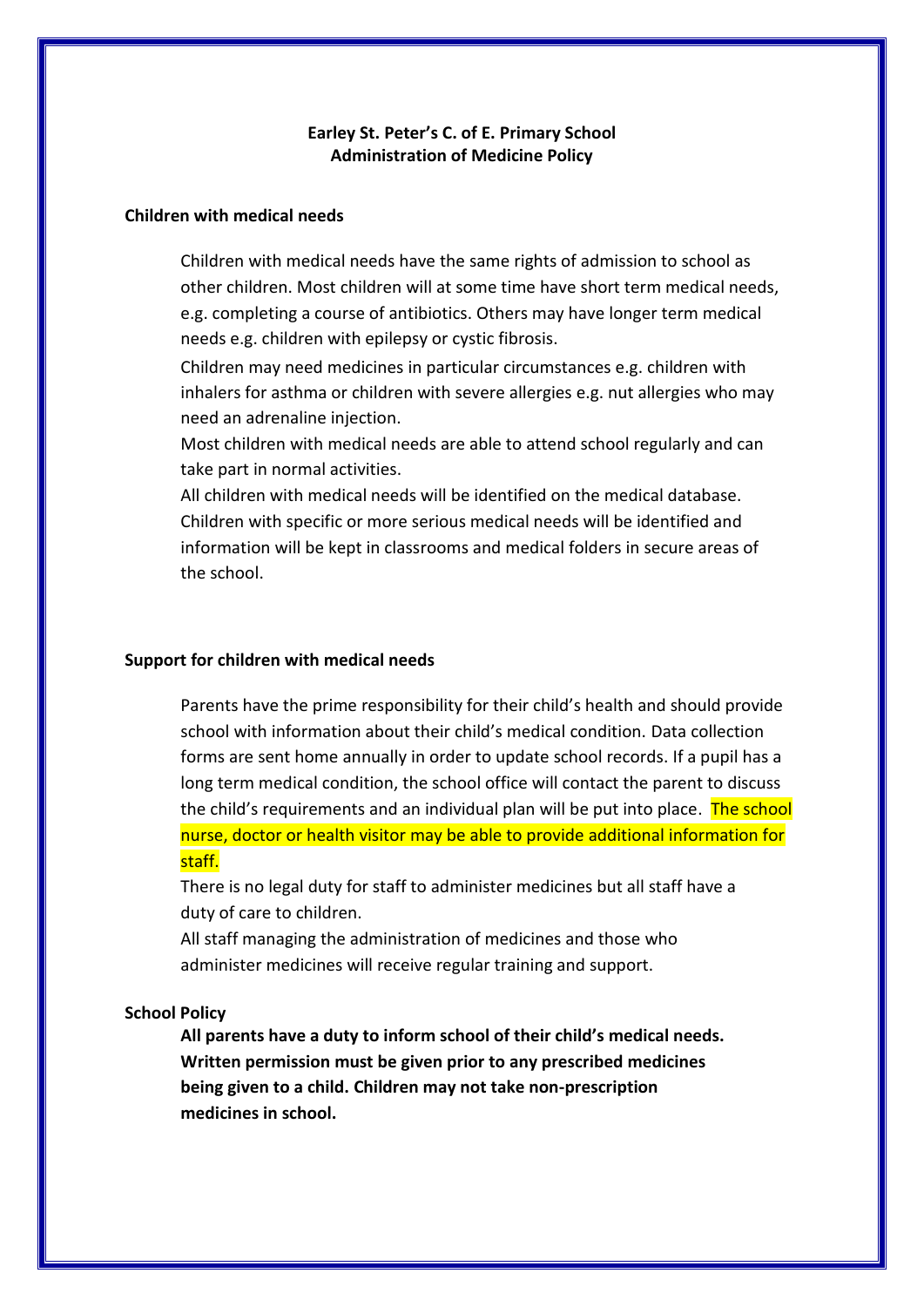Parents should administer doses of medicine in frequencies which enable them to be taken outside school hours where ever possible. **Medicines should only be taken in school when essential.** 

Where doses of prescribed medication are required to be administered within school hours, they will be administered by a trained member of staff.

All medicines with the exception of those requiring refridgeration, inhalers and auto-injector pens, are kept in the school office in a locked medicine cupboard. Only authorised First Aid trained staff are permitted access to the medicine cupboard. Medicines requiring refrigeration will be kept in a dedicated medicine fridge in a staff only area. Inhalers and auto-injector pens are kept in the child's classroom in a box clearly marked 'First Aid' along with the completed Administration of Medication form. The First Aid box must be stored out of children's reach.

Children with medical complications or severe medical conditions must have a clear Medical Plan including a Risk Assessment written between the parent, Inclusion Leader, School Nurse team and the Headteacher prior to any medicines being administered in school. Until such time parents will be expected to administer medicines themselves.

When children with long term medical needs such as diabetes attend a school trip a staff trained in First Aid must attend, or the child's parent. No child will be excluded from a school visit due to medical problems. All medicines administered should be recorded; a written record must be kept in the main office.

#### **Guidance**

**School will notaccept medicines that have been taken out of the container as originally dispensed nor make changes to the dosage on parental instructions. Medicines should always be provided in the original container as dispensed by the pharmacist and include the prescriber's instructions.**

Staff administering medicines should do so in accordance with the prescriber's instructions and ensure that the medicine has been prescribed for the child in question.

All controlled drugs must be kept locked in the main office in the medical storage and only named First Aiders can have access.

All unused medicines should be returned to the parent when no longer required or out of date. Using any medication for another child is an offence.